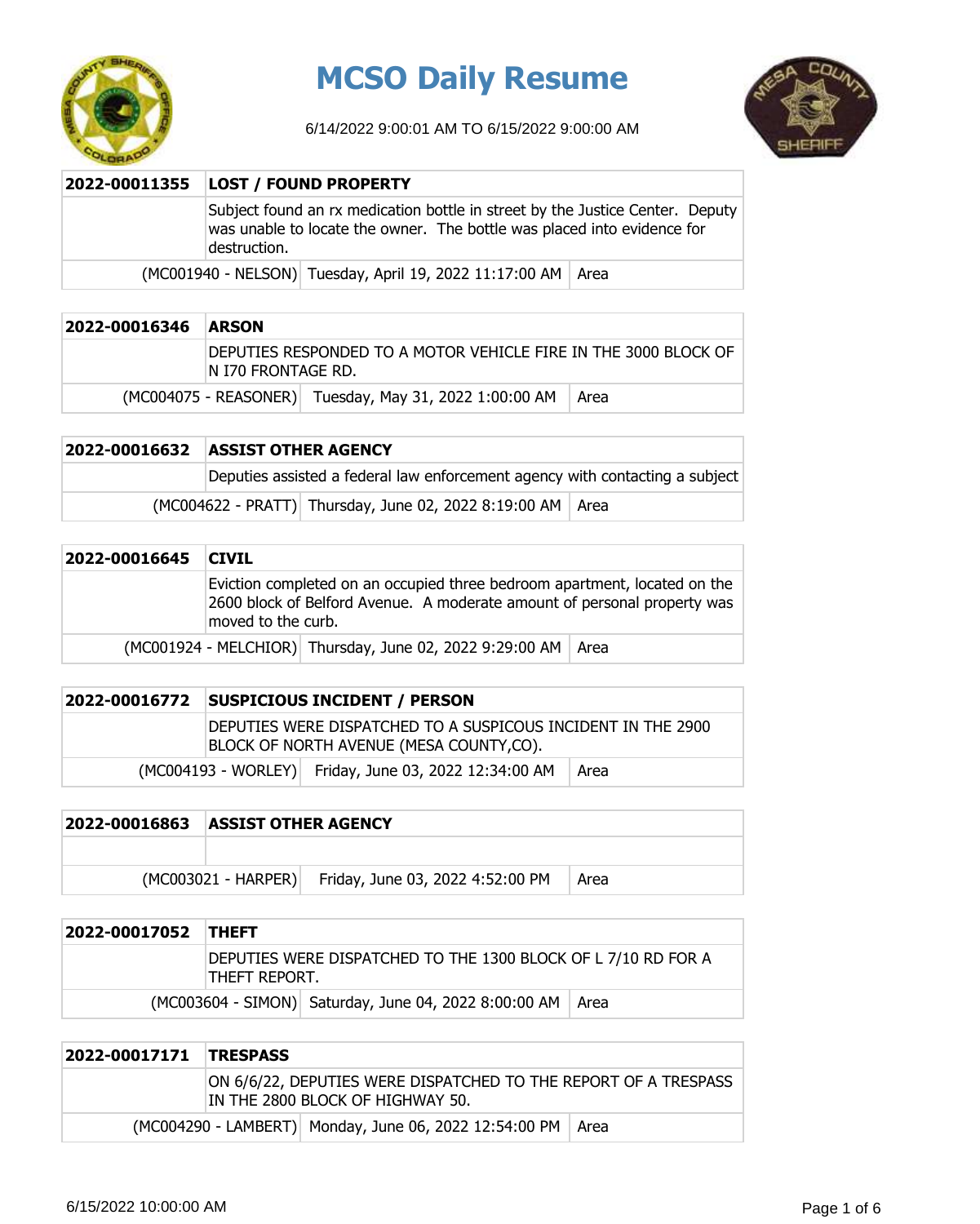| 2022-00017299 TRAFFIC |                                                                                            |  |
|-----------------------|--------------------------------------------------------------------------------------------|--|
|                       | BRIAN WILSON 41, WAS ARRESTED ON TRAFFIC RELATED OFFENSES IN<br>THE 400 BLOCK OF SPARN ST. |  |
|                       | (MC004321 - BACA) Tuesday, June 07, 2022 12:27:00 PM   Area                                |  |

| 2022-00017324 | <b>TRAFFIC</b>                                                                                                                                              |  |  |
|---------------|-------------------------------------------------------------------------------------------------------------------------------------------------------------|--|--|
|               | ON 06/07/2022 DEPUTIES CONDUCTED A TRAFFIC STOP, AND TOWED A<br>VEHICLE DUE TO NO REGISTRATION, NO INURANCE, DRIVER BEING<br>REVOKED, AND 15 PRIOR ACTIVES. |  |  |
|               | (MC004373 - NEQUETTE) Tuesday, June 07, 2022 3:01:00 PM<br>Area                                                                                             |  |  |

| 2022-00017374 TRESPASS |                                                                      |                                                                |  |
|------------------------|----------------------------------------------------------------------|----------------------------------------------------------------|--|
|                        | DEPUTIES TOOK A REPORT OF A TRESPASS IN THE 500 BLOCK OF 32<br>ROAD. |                                                                |  |
|                        |                                                                      | (MC003865 - PERETTI) Tuesday, June 07, 2022 11:09:00 PM   Area |  |

| 2022-00017380 | <b>TRAFFIC</b> |                                                                                                                                                                        |  |
|---------------|----------------|------------------------------------------------------------------------------------------------------------------------------------------------------------------------|--|
|               |                | DEPUTIES CONDUCTED A TRAFFIC STOP IN THE 3000 BLOCK OF TELLER<br>AVE. RALPH MCFARLAND (58) WAS ISSUED A SUMMONS FOR NUMEROUS<br>TRAFFIC OFFENSES. THIS CASE IS CLOSED. |  |
|               |                | (MC004745 - URBIN)   Wednesday, June 08, 2022 12:09:00   Area<br>AМ                                                                                                    |  |

| 2022-00017408 | <b>CIVIL</b>            |                                                                                                                                                     |      |
|---------------|-------------------------|-----------------------------------------------------------------------------------------------------------------------------------------------------|------|
|               | was placed at the curb. | Eviction completed on an occupied basement studio apartment, located on<br>the 2700 block of Sierra Vista Road. A small amount of personal property |      |
|               |                         | (MC001924 - MELCHIOR) Wednesday, June 08, 2022 9:43:00<br>AM                                                                                        | Area |

| 2022-00017431 | <b>ASSAULT</b> |                                                                                                                 |      |
|---------------|----------------|-----------------------------------------------------------------------------------------------------------------|------|
|               |                | On 06/08/22, Natali Haddon age 18 was arrested for 3rd degree assault in<br>the 300 block of Weeping Willow St. |      |
|               |                | (MC004191 - MORTON) Wednesday, June 08, 2022 12:12:00<br>PМ                                                     | Area |

| 2022-00017433 | <b>CIVIL</b> |                                                                                                                 |      |
|---------------|--------------|-----------------------------------------------------------------------------------------------------------------|------|
|               |              | Eviction completed on an unoccupied two bedroom apartment. A large<br>amount of property was moved to the curb. |      |
|               |              | (MC001605 - HICKS) Wednesday, June 08, 2022 12:41:00<br>PМ                                                      | Area |

| 2022-00017450 | <b>HARASSMENT</b> |                                                                 |      |
|---------------|-------------------|-----------------------------------------------------------------|------|
|               | Block of 29 RD.   | DEPUTIES RESPONDED TO A REPORT OF A HARASSMENT IN THE 500       |      |
|               |                   | (MC004321 - BACA) Wednesday, June 08, 2022 3:59:00<br><b>PM</b> | Area |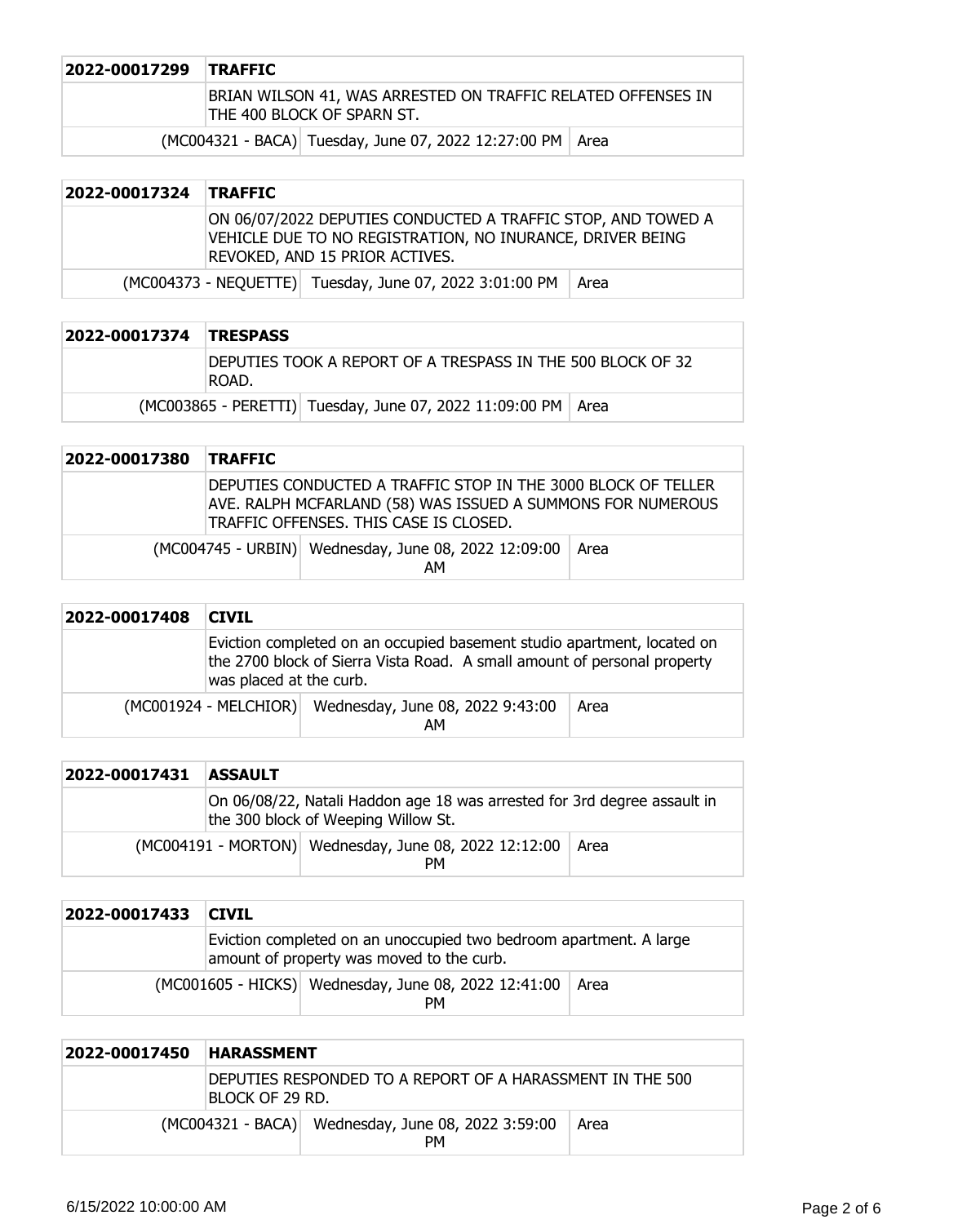| 2022-00017487 | <b>CIVIL</b> |                                                                                                             |      |
|---------------|--------------|-------------------------------------------------------------------------------------------------------------|------|
|               |              | ON 06/08/2022 DEPUTIES WITH THE MESA COUNTY SHERIFF RESPONDED<br>TO A VERBAL IN THE 3200 BLOCK OF F 1/4 RD. |      |
|               |              | (MC005118 - NIKOLOVSKA) Wednesday, June 08, 2022 10:53:00<br><b>PM</b>                                      | Area |

| 2022-00017488 | <b>TRAFFIC</b> |                                                                                                               |      |
|---------------|----------------|---------------------------------------------------------------------------------------------------------------|------|
|               |                | ON 6/8/22, CHRISTY SISNEROS, 40, WAS ISSUED A SUMMONS FOR<br>TRAFFIC VIOLATIONS IN THE 500 BLOCK OF 281/2 RD. |      |
|               |                | (MC003984 - BAILEY) Wednesday, June 08, 2022 11:20:00<br><b>PM</b>                                            | Area |

| 2022-00017509 | <b>TRAFFIC</b>                                                                               |
|---------------|----------------------------------------------------------------------------------------------|
|               | VICTORIA HEINECKE 52, WAS ARRESTED ON TRAFFIC RELATED OFFENSES<br>In the 3200 block of E RD. |
|               | (MC004321 - BACA) Thursday, June 09, 2022 9:12:00 AM   Area                                  |
|               |                                                                                              |

| 2022-00017529 THEFT FROM AUTO                                                         |  |
|---------------------------------------------------------------------------------------|--|
| IDEPUTIES TOOK A REPORT OF A THEFT FROM AUTO IN THE 3100 BLOCK<br>iof e eider court i |  |
| (MC003065 - BLEVINS) Thursday, June 09, 2022 10:22:00 AM Area                         |  |

| 2022-00017580 TRAFFIC |                                                                                             |  |
|-----------------------|---------------------------------------------------------------------------------------------|--|
|                       | KAYLYNN GARFIELD 26, WAS ARRESTED ON TRAFFIC RELATED OFFENSES<br>In the 2900 block of F RD. |  |
|                       | (MC004321 - BACA) Thursday, June 09, 2022 3:04:00 PM   Area                                 |  |

| 2022-00017588 | <b>FRAUD / FORGERY</b> |                                                                                                                        |      |
|---------------|------------------------|------------------------------------------------------------------------------------------------------------------------|------|
|               |                        | On 06/09/22, Deputies took a report of a Fraud in the 2900 block of North<br>Ave. This case is open for investigation. |      |
|               |                        | (MC004191 - MORTON) Wednesday, April 27, 2022 12:01:00<br>AМ                                                           | Area |

|                             | 2022-00017674 CRIMINAL MISCHIEF                                                                                    |                                  |      |
|-----------------------------|--------------------------------------------------------------------------------------------------------------------|----------------------------------|------|
|                             | IALIYAH HUDSON (23 YOA) WAS ARRESTED FOR DOMESTIC VIOLENCE<br>RELATED CHARGES IN THE 2900 BLOCK OF ORCHARD AVENUE. |                                  |      |
| $(MCOO4981 - SHEA-SHELLEY)$ |                                                                                                                    | Friday, June 10, 2022 9:57:00 AM | Area |

| 2022-00017698 | <b>RESTRAINING ORD VIOL</b> |                                                                          |      |
|---------------|-----------------------------|--------------------------------------------------------------------------|------|
|               |                             | Ronald Eastin, age 57, was arrested for violation of a protection order. |      |
|               |                             | (MC004622 - PRATT) Friday, June 10, 2022 12:07:00 PM                     | Area |

# **2022-00017712 WARRANT ARREST** DEPUTIES ARRESTED THRESEA LACY, 46, ON THREE OUTSTANDING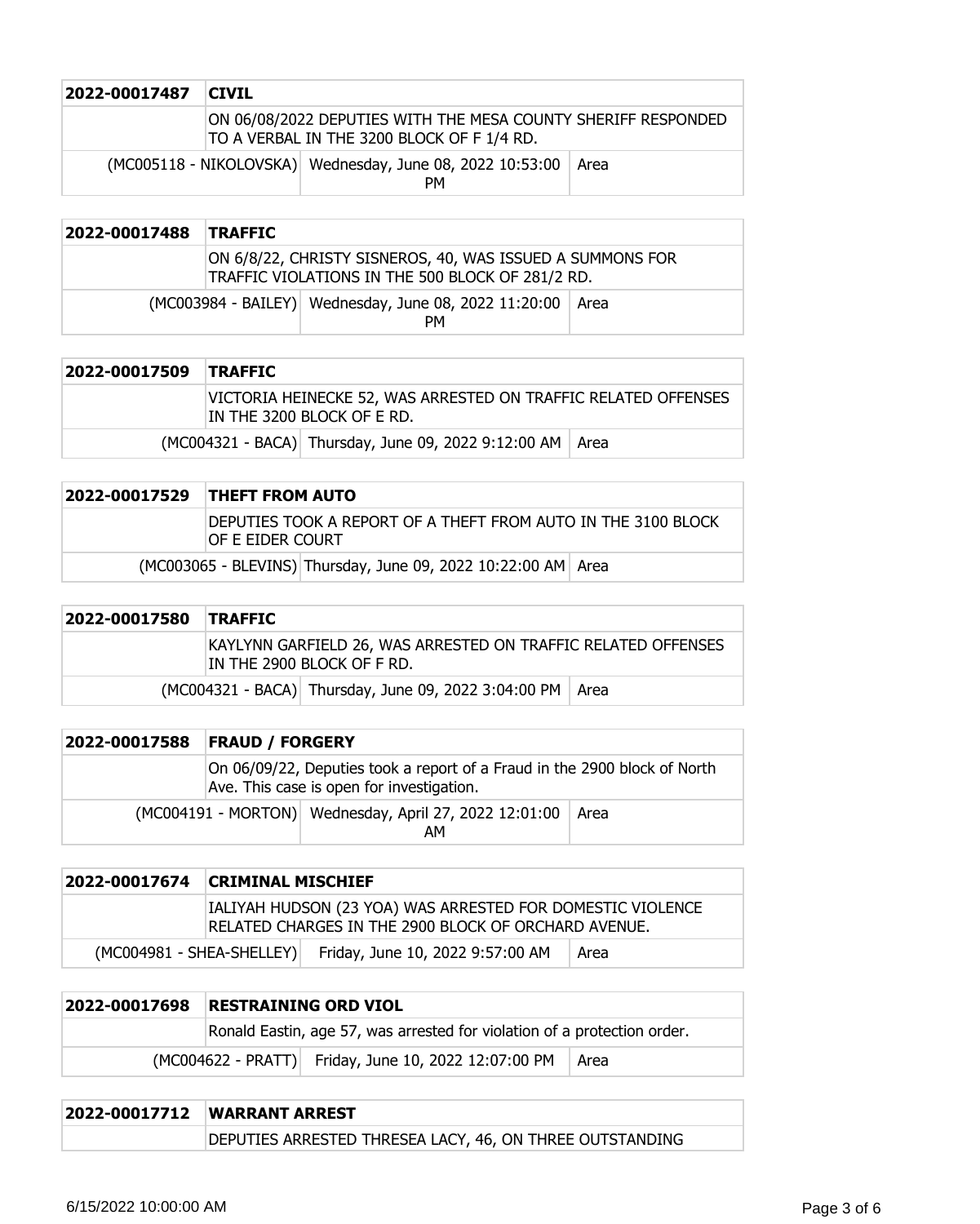WARRANTS ON THE 3200 BLOCK OF WHITE AVE.

 $(MCOO5332 - SATTERLY)$  Friday, June 10, 2022 2:00:00 PM  $\vert$  Area

| 2022-00017726             | <b>WARRANT ARREST</b> |                                                              |      |
|---------------------------|-----------------------|--------------------------------------------------------------|------|
|                           | ST.                   | DEPUTIES CONTACTED A WANTED SUBJECT IN THE 200 BLOCK OF RICE |      |
| (MC004981 - SHEA-SHELLEY) |                       | Friday, June 10, 2022 3:39:00 PM                             | Area |

#### **2022-00017745 WEAPONS VIOLATION**

(MC003368 - JONES) Friday, June 10, 2022 6:15:00 PM Area

| 2022-00017761 THEFT FROM AUTO |                                                                                                          |      |
|-------------------------------|----------------------------------------------------------------------------------------------------------|------|
|                               | ON 06/10/2022 DEPUTIES WERE DISPATCHED TO A THEFT FROM AUTO IN<br>THE 3000 BLOCK OF N I70 FRONTAGE ROAD. |      |
|                               | (MC003997 - ZAMORA) Friday, June 10, 2022 8:55:00 PM                                                     | Area |

| 2022-00017792 ASSAULT |           |                                                                   |  |
|-----------------------|-----------|-------------------------------------------------------------------|--|
|                       | VIOLANCE. | OWEN HALLER, 44 OF LOMA WAS ARRESTED FOR ASSAULT AND DOMESTIC     |  |
|                       |           | (MC003760 - ROLBIECKI) Saturday, June 11, 2022 10:58:00 AM   Area |  |

# **2022-00017796 WARRANT ARREST** Frances Hartman, age 37, and Jeremy McCormack, age 37, were arrested for warrants in the 400 Block of Forelle Court. (MC004622 - PRATT) Saturday, June 11, 2022 11:40:00 AM Area

| 2022-00017798 CRIMINAL MISCHIEF                                                             |                                                     |      |
|---------------------------------------------------------------------------------------------|-----------------------------------------------------|------|
| DEPUTIES RESPONDED TO THE 900 BLOCK OF 17 1/4 RD FOR A<br> VANDALISM. A REPORT WAS WRITTEN. |                                                     |      |
|                                                                                             | (MC004591 - BAKER) Friday, June 10, 2022 8:30:00 PM | Area |

| 2022-00017801 | <b>WARRANT ARREST</b>                                      |                                                                  |  |
|---------------|------------------------------------------------------------|------------------------------------------------------------------|--|
|               | JOSE RODRIGUEZ,31, WAS ARRESTED ON AN OUTSTANDING WARRANT. |                                                                  |  |
|               |                                                            | (MC005122 - DOMINGUEZ) Saturday, June 11, 2022 1:21:00 PM   Area |  |

| 2022-00017833 | <b>WARRANT ARREST</b> |                                                                                                                                                                                          |      |
|---------------|-----------------------|------------------------------------------------------------------------------------------------------------------------------------------------------------------------------------------|------|
|               | WITHOUT INCIDENT.     | ALAN MOORE, 34, OF GRAND JUNCTION, WAS TAKEN INTO CUSTODY ON<br>OUTSTANDING ARREST WARRANTS (19CR748, 21M2424). ALAN WAS<br>TRANSPORTED TO THE MESA COUNTY DETENTION FACILITY AND BOOKED |      |
|               | STUCKENSCHNEIDER)     | (MC003226 - Saturday, June 11, 2022 6:54:00 PM                                                                                                                                           | Area |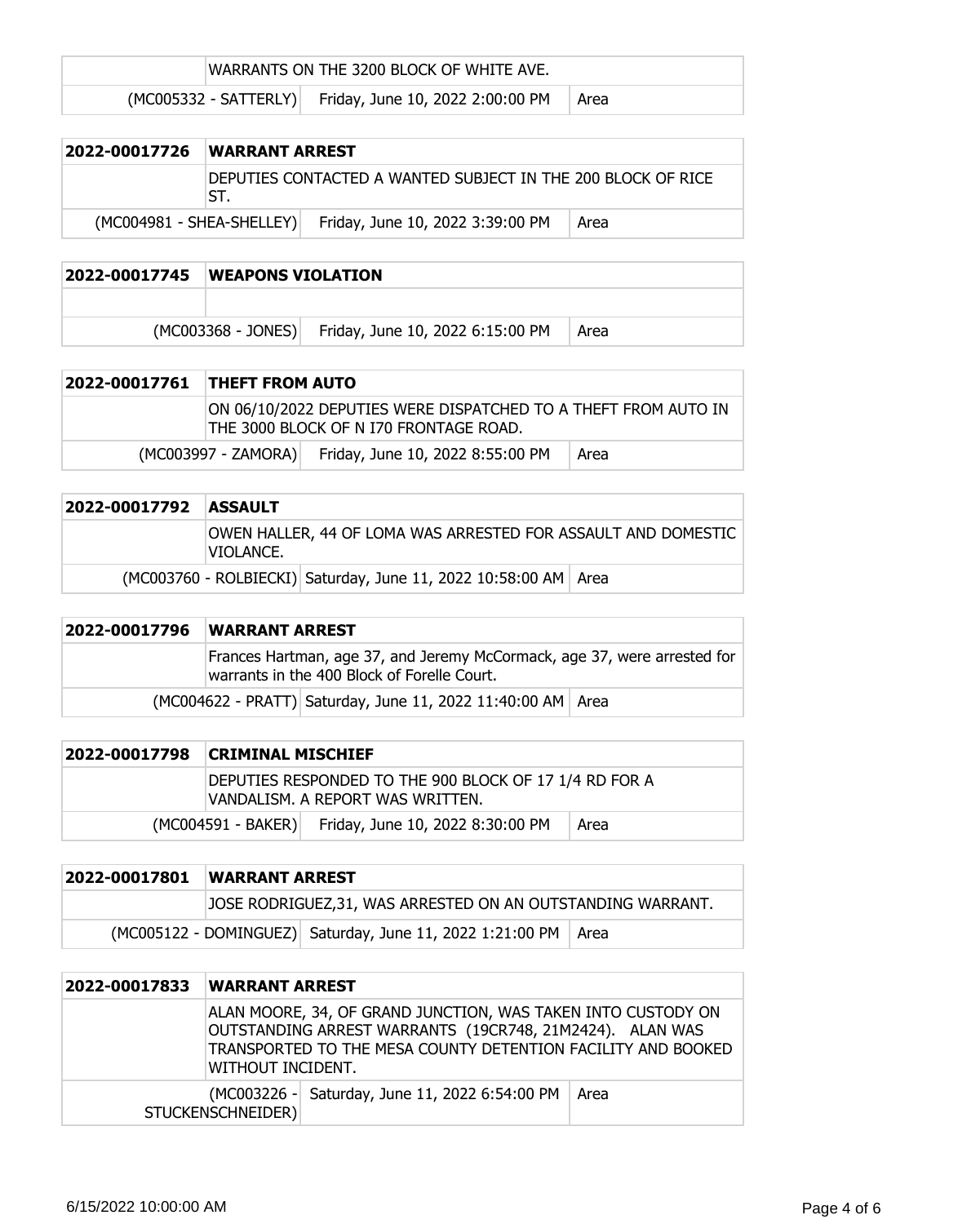#### **2022-00017839 DISORDERLY CONDUCT**

DEPUTIES RESPONDED TO THE 800 BLOCK OF E HARRISON AVE FOR A POSSIBLE FIGHT. ROSANNE YANEZ (42) WAS TAKEN INTO CUSTODY FOR MUTLIPLE CRIMINAL OFFENSES.

 $(MCOO4745 - URBIN)$  Saturday, June 11, 2022 8:13:00 PM  $\vert$  Area

## **2022-00017870 AUTO THEFT** ON SUNDAY, 06/12/22, JOHNNY STAFFORD, AGE 44, WAS ARRESTED IN THE 600 BLOCK OF AVALON CT FOR MOTOR VEHICLE THEFT.  $(MCOO3368 - JONES)$  Sunday, June 12, 2022 2:44:00 AM  $\vert$  Area

# **2022-00017922 MENTAL HEALTH / ALCOHOL**  $(MCO03239 - DIXON)$  Sunday, June 12, 2022 3:30:00 PM Area

## **2022-00017926 RESTRAINING ORD VIOL** DENNY HATCH, 46, WAS ARRESTED FOR VIOLATING A RESTRAINING ORDER.  $(MCOO5122 - DOMINGUEZ)$  Sunday, June 12, 2022 4:58:00 PM  $\vert$  Area

|  | 2022-00017962 CRIMINAL MISCHIEF                                                                                         |                                                     |      |
|--|-------------------------------------------------------------------------------------------------------------------------|-----------------------------------------------------|------|
|  | ON MONDAY, 06/13/2020, DOMINICK MEDINA, AGE 30, WAS ARRESTED IN<br>THE 400 BLOCK OF HARMONY LANE FOR CRIMINAL MISCHIEF. |                                                     |      |
|  |                                                                                                                         | (MC003368 - JONES) Monday, June 13, 2022 4:07:00 AM | Area |

| 2022-00017963 | <b>WARRANT ARREST</b>                                                                                                                                                        |  |  |
|---------------|------------------------------------------------------------------------------------------------------------------------------------------------------------------------------|--|--|
|               | ABBY VIGIL, 40, OF GRAND JUNCTION WAS TAKEN INTO CUSTODY ON<br>OUTSTANDING ARREST WARRANTS (21T2510, 20T1146).                                                               |  |  |
|               | WILLIAM HALDEMAN, 36, OF GRAND JUNCTION WAS TAKEN INTO<br>CUSTODY ON OUTSTANDING ARREST WARRANTS (22CR633, 22CR568).<br>ABBY AND WILLIAM WERE TRANSPORTED TO THE MESA COUNTY |  |  |
|               | DETENTION FACILITY AND BOOKED WITHOUT INCIDENT.                                                                                                                              |  |  |
|               | (MC003226 - Monday, June 13, 2022 4:37:00 AM<br>Area<br>STUCKENSCHNEIDER)                                                                                                    |  |  |

| 2022-00018051 | <b>RESTRAINING ORD VIOL</b>                                                          |                                                            |      |
|---------------|--------------------------------------------------------------------------------------|------------------------------------------------------------|------|
|               | DEPUTIES RESPONDED TO A RESTRANING ORDER VIOLATION IN THE 2100<br>BLOCK OF BROADWAY. |                                                            |      |
|               |                                                                                      | (MC004981 - SHEA-SHELLEY) Monday, June 13, 2022 4:33:00 PM | Area |

| 2022-00018064                                                                             | <b>RUNAWAY / MISSING PERSON</b> |                                                    |      |
|-------------------------------------------------------------------------------------------|---------------------------------|----------------------------------------------------|------|
| ON 6/13/22 DEPUTEIS TOOK A REPORT OF A MISSING PERSON IN THE<br>3200 BLOCK OF CHIPETA CT. |                                 |                                                    |      |
|                                                                                           |                                 | (MC003879 - WICK) Monday, June 13, 2022 5:47:00 PM | Area |